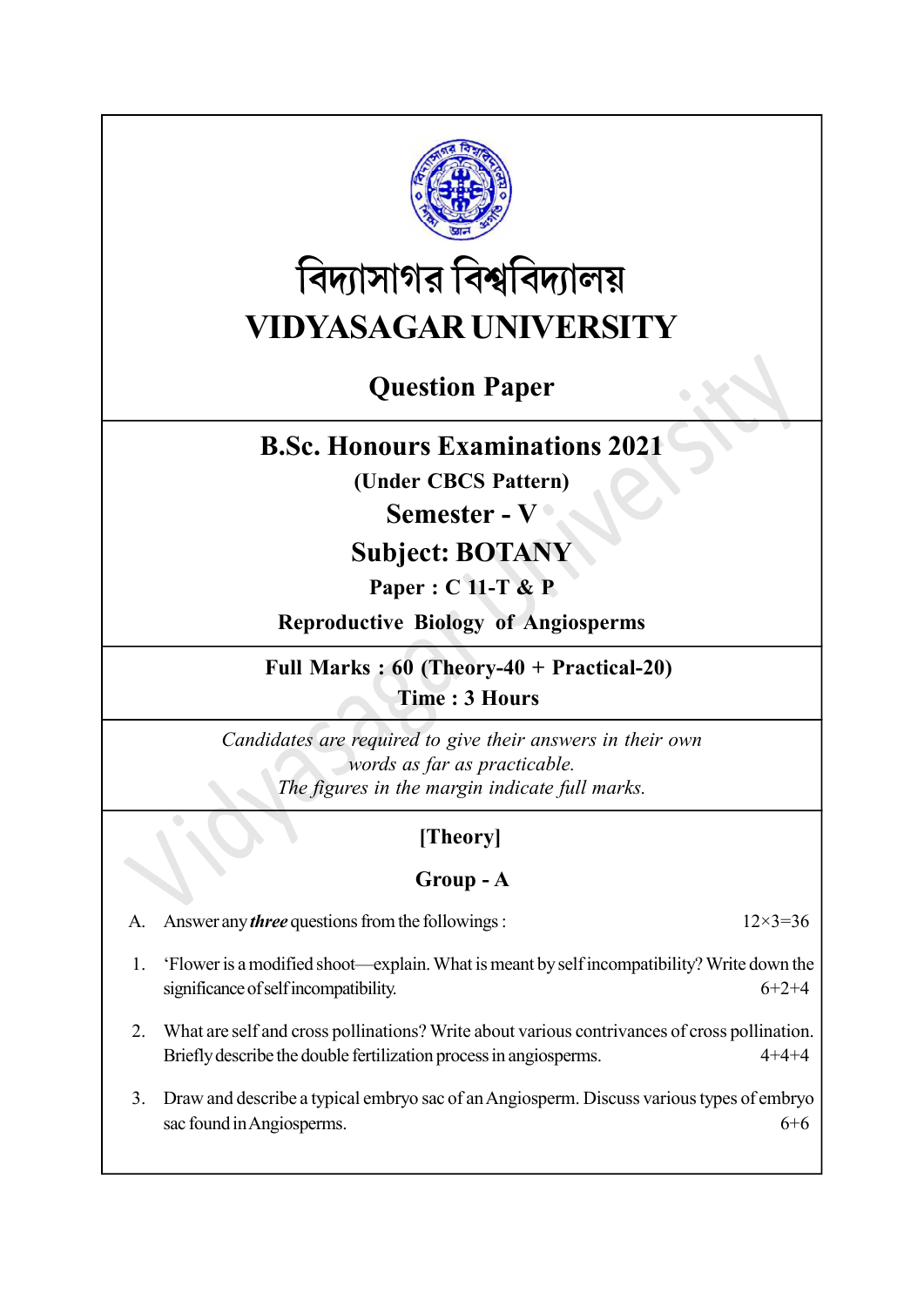| 4.          | Draw and describe the different stages of microgametogenesis. Illustrate the ultrastructure of a<br>mature embryo sac.<br>$6 + 6$             |  |  |
|-------------|-----------------------------------------------------------------------------------------------------------------------------------------------|--|--|
| 5.          | What is palynology? Discuss the scope of palynology in modern science.<br>$2+10$                                                              |  |  |
| 6.          | Write notes on : (i) Bisporic and Tetrasporic—megasporogenesis, (ii) Hybrid and Cybird, (iii)<br>NPC system of classification.<br>$4 + 4 + 4$ |  |  |
| Group - B   |                                                                                                                                               |  |  |
| В.          | Answer any two questions from the followings:<br>2×2=4                                                                                        |  |  |
| 1.          | Give the full form of MMC and PMC.                                                                                                            |  |  |
| 2.          | Mention two mechanisms for wind dispersal of seeds.                                                                                           |  |  |
| 3.          | What is GSI?                                                                                                                                  |  |  |
| 4.          | What is pollinia? Where is it found?                                                                                                          |  |  |
| [Practical] |                                                                                                                                               |  |  |
| Group - A   |                                                                                                                                               |  |  |
| A.          | Answer any one question from the following:<br>$15 \times 1 = 15$                                                                             |  |  |
| 1.          | Write the pollen viability test.<br>15                                                                                                        |  |  |
|             | (Requisition 3, Procedure 7, commenton expected results 5)                                                                                    |  |  |
| 2.          | How the percentage of pollen germination in sugar media is calculated?<br>15                                                                  |  |  |
|             | (Requisition 3, Procedure 7, commenton expected result 5)                                                                                     |  |  |
| 3.          | Give identifying characters of different types of ovules with suitable diagrams.<br>$8 + 7$                                                   |  |  |
| Group - B   |                                                                                                                                               |  |  |
| <b>B.</b>   | Answer any <b>one</b> question from the following:<br>$5 \times 1 = 5$                                                                        |  |  |
| 1.          | Give identifying characters of amoeboid tapetum and caruncle with suitable diagrams.<br>5                                                     |  |  |
| 2.          | Write down the identifying characters of (i) pollinia, (ii) polyad<br>$2\frac{1}{2} + 2\frac{1}{2}$                                           |  |  |